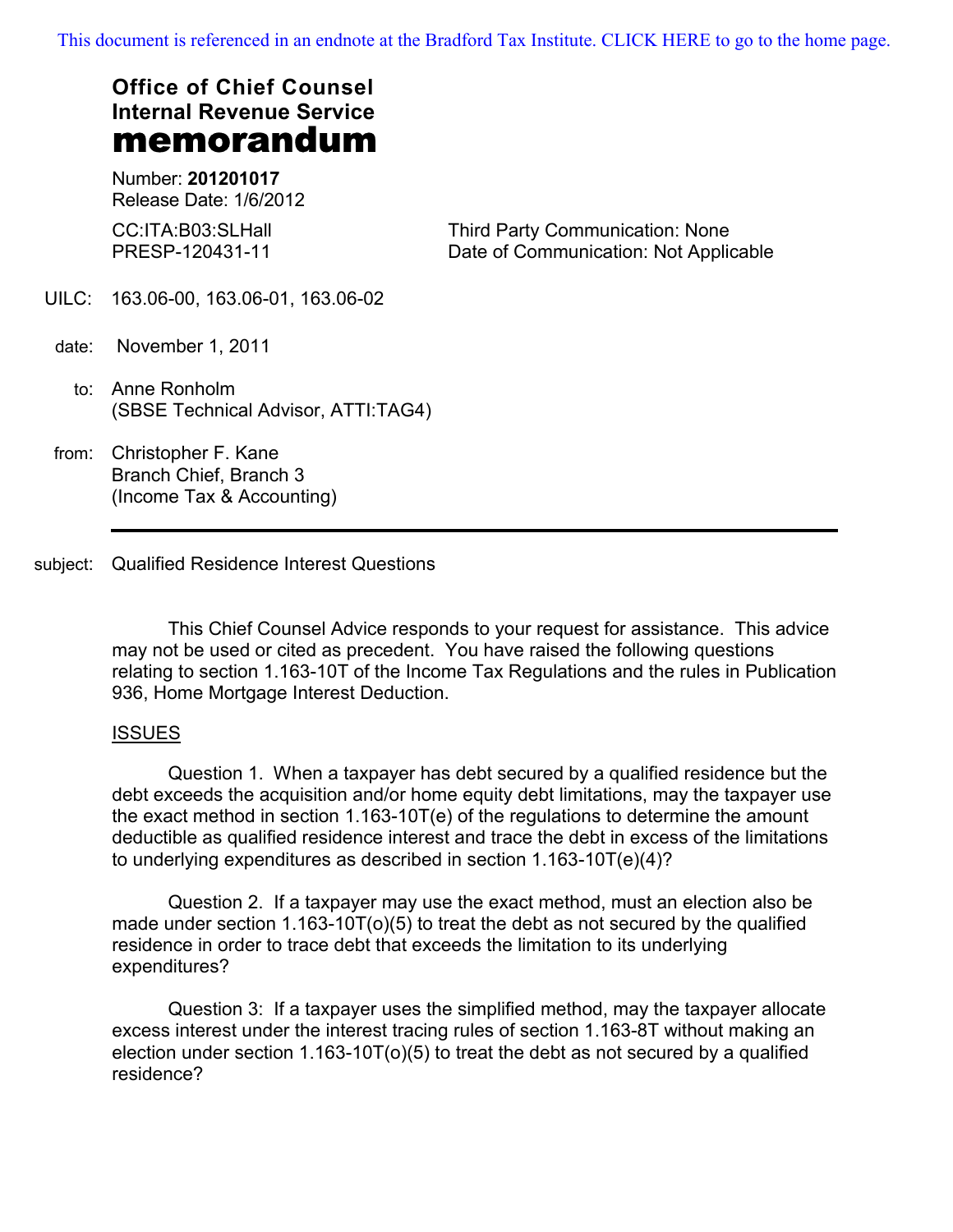#### LAW AND ANALYSIS

#### Background

 $\overline{a}$ 

Personal interest became nondeductible under section 163(h) as added by the Tax Reform Act of 1986 (Pub. L. 99-514, 100 Stat. 2246) (the 1986 Act). Section 163(h)(3) of the 1986 Act, however, permitted deduction of qualified residence interest. Section 163(h)(3) was amended by the Omnibus Budget Reconciliation Act of 1987 (OBRA 1987) to allow a deduction for qualified residence interest for up to \$1,000,000 of acquisition indebtedness and \$100,000 of home equity indebtedness. Prior to amendment, section 163(h)(3) generally permitted a deduction for qualified residence interest on indebtedness that did not exceed the basis of the residence and the cost of improvements, and on certain indebtedness incurred for medical and educational purposes.

Proposed and temporary regulations (sections 1.163-9T and 1.163-10T) were issued under section 163(h) on December 22, 1987, shortly before the statute was revised by OBRA 1987. Portions of these regulations relating to the limitations on the qualified residence interest deduction (*i.e.*, indebtedness not in excess of basis increased by certain medical and educational debt) became obsolete when OBRA 1987 was enacted.

After the statute was changed, the Service issued Notice 88-74, 1988-2 C.B. 385, to provide guidance as to certain provisions of the revised statute. In addition, Publication 936, Home Mortgage Interest Deduction, was published to provide guidance with respect to the deduction.

The questions presented raise the issue of the extent to which the temporary regulations remain relevant to the calculation of qualified residence interest after the statutory changes. For example, although the limitation is now \$1,000,000 for acquisition indebtedness and \$100,000 for home equity indebtedness, rather than indebtedness not in excess of basis increased by certain medical and educational debt, the general methodologies provided in the regulations are still applicable, if modified to reflect the new limitations.

 $1$  For example, the regulations provided that average balances of indebtedness were to be used to figure the deduction (section 1.163-10T(h)), and provided guidance as to acceptable methods of determining average balances. In addition, the regulations define qualified residence (section 1.163-10T(p)) and secured indebtedness (section 1.163-10T(o)). Many of these rules are included in Publication 936.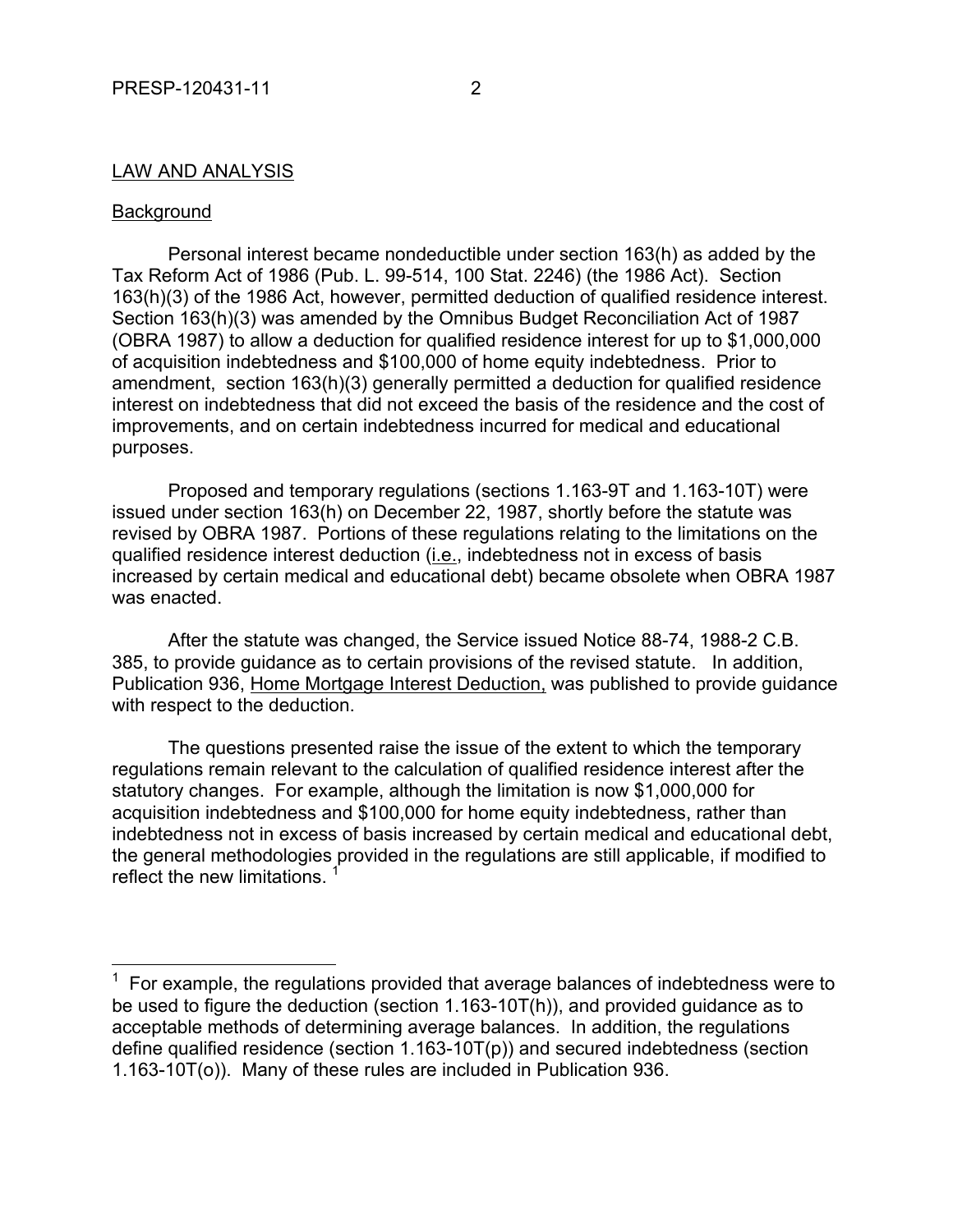## Section 1.163-10T Regulations: Simplified and Exact methods

The section 1.163-10T regulations provide two methods for determining a taxpayer's qualified residence interest when debt exceeds the applicable limitation; section 1.163-10T(d) describes a simplified method, and section 1.163-10T(e) describes an exact method. Under the simplified method, interest on all secured debts is multiplied by a fraction, the numerator of which is the adjusted purchase price of the qualified residence and the denominator of which is the sum of the average balances of all secured debts. Since enactment of OBRA 1987 the \$1,000,000 acquisition indebtedness limitation and the \$100,000 home equity indebtedness limitation must be substituted for the adjusted purchase price. When the simplified method is used, a taxpayer is required to treat interest on all excess debt as personal interest under the temporary regulations (section 1.163-10T(d)(2)).

Under the exact method, the amount of qualified residence interest is determined on a debt-by-debt basis by comparing the applicable debt limit for the debt to the average balance of each debt. The applicable debt limit is an amount that is different for each debt and is the lesser of the fair market value of the residence on the date the debt is secured and the adjusted purchase price of the qualified residence at the end of the taxable year, reduced by the average balance of each debt that was previously secured by the qualified residence. If the average balance of the debt does not exceed the limitation for that debt, all the interest on that debt is qualified residence interest. If the average balance of the debt exceeds the limitation, the amount of qualified residence interest is determined by multiplying the interest paid or accrued with respect to the debt by a fraction, the numerator of which is the applicable debt limit for that debt and the denominator of which is the average balance of the debt. Under the exact method, a taxpayer is permitted to treat interest on debt that exceeds the limitations according to the use of the debt proceeds under the interest tracing rules in section 1.163-8T. (section  $1.163 - 10T(e)(4)$ ).<sup>2</sup>

First: \$900,000 acquisition debt

 $\overline{a}$ 

 Second: \$250,000 home equity debt allocated to personal expenditures Third: \$150,000 allocated to business expenditures

Under the new statutory limits, (1) the applicable debt limit for the first \$900,000 debt is \$1 million, all of the interest on which is deductible, (2) the applicable debt limit for the second \$250,000 debt is \$100,000, 10/25ths of the interest on which is deductible, and (3) the applicable debt limit for the third \$150,000 debt is 0 (\$100,000 reduced by the previous \$250,000 debt). However, since the third debt is allocable to business

 $2$  With the substitution of the new statutory limitations into the exact method described in section 1.163-10T(e), the regulations may be applied as modified by the statutory changes. For example, assume a taxpayer owns one qualified residence that secures the following debts incurred in this order: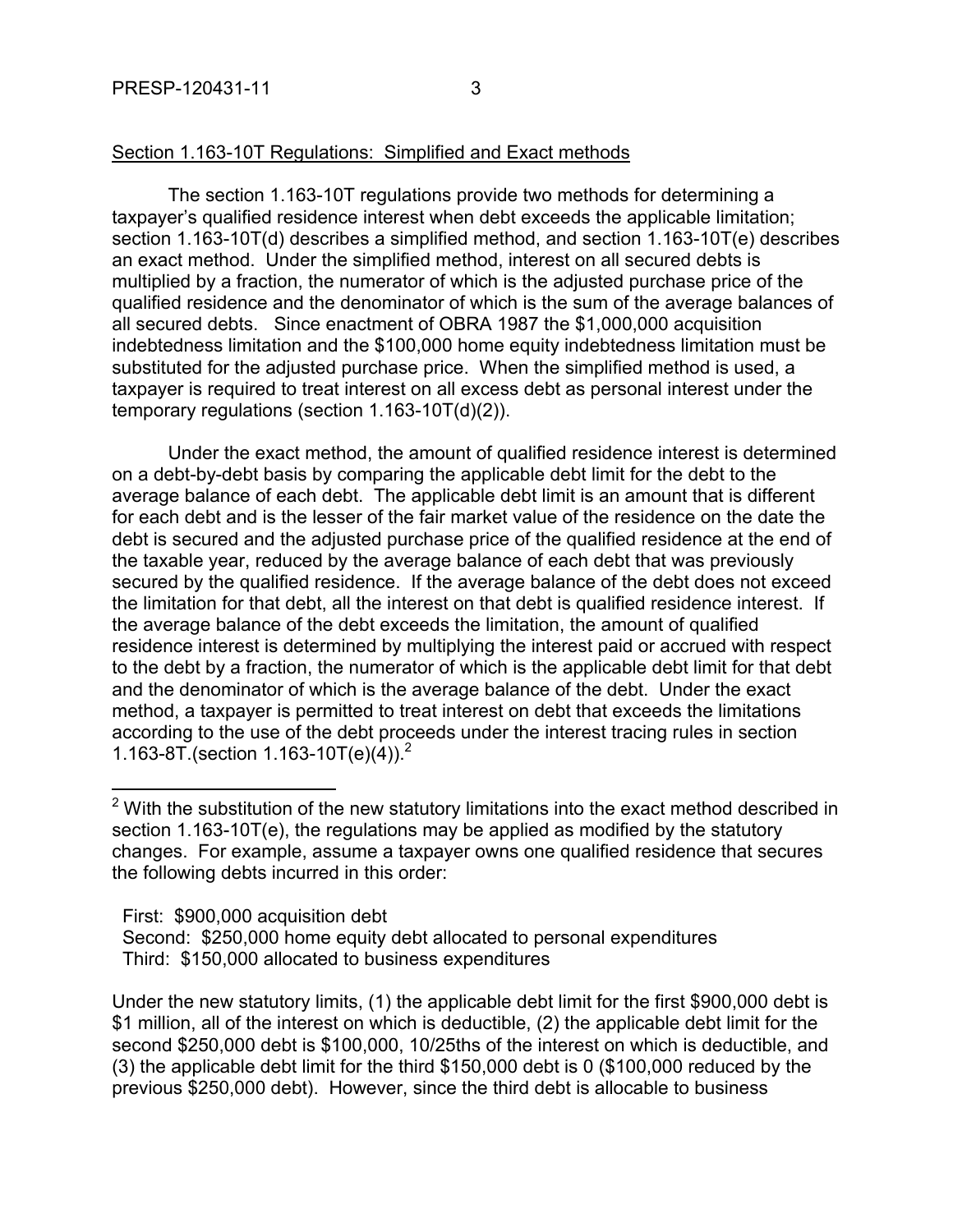#### Legislative History

The legislative history to the OBRA 1987 changes discusses the allocation of interest in the House Committee Report to the Omnibus Budget Reconciliation Act of 1987, H.R. Rep. No. 100-391. At page 1033, the report states:

It is anticipated that the Internal Revenue Service will issue regulations describing the proper method for allocating interest on excess amounts of debt. In the interim until such regulations are issued, a reasonable method of allocation should be used. An example of a reasonable method of allocation is to ascertain which debt is the debt that exceeds the limitation by taking debt into account in the chronological order in which it was incurred or most recently refinanced, with the most recent debt (or portion thereof) treated as the amount of debt that exceeds the limit.

It is anticipated that the Internal Revenue Service will issue regulations describing the proper method for allocating interest on excess amounts of debt. In the interim until such regulations are issued, a reasonable method of allocation should be used.

#### Publication 936

 $\overline{a}$ 

Publication 936 provides a worksheet that taxpayers may use to determine their qualified residence interest. The worksheet uses a method similar to the simplified method in section 1.163-10T(d) of the regulations. However, unlike section 1.163- 10T(d), the instruction to line 13 of the worksheet in Publication 936 provides that the portion of secured indebtedness that is not qualified residence interest may be allocated in accordance with the use of the proceeds of the debt. The instruction states:

You cannot deduct the amount of interest on line 13 as home mortgage interest. If you did not use any of the proceeds of any mortgage included on line 9 of Table 1 for business, investment, or other deductible activities, then all the interest on line 13 is personal interest. Personal interest is not deductible.

If you did use all or part of any mortgage proceeds for business, investment or other deductible activities, the part of the interest on line 13 that is allocable to those activities can be deducted as business, investment, or other

expenditures, interest on that debt would be deductible, regardless of whether the taxpayer had elected to treat the debt as not secured by the qualified residence, because under the exact method the taxpayer is permitted to treat interest that exceeds the limitation as traced to the particular expenditures for which the debt is used.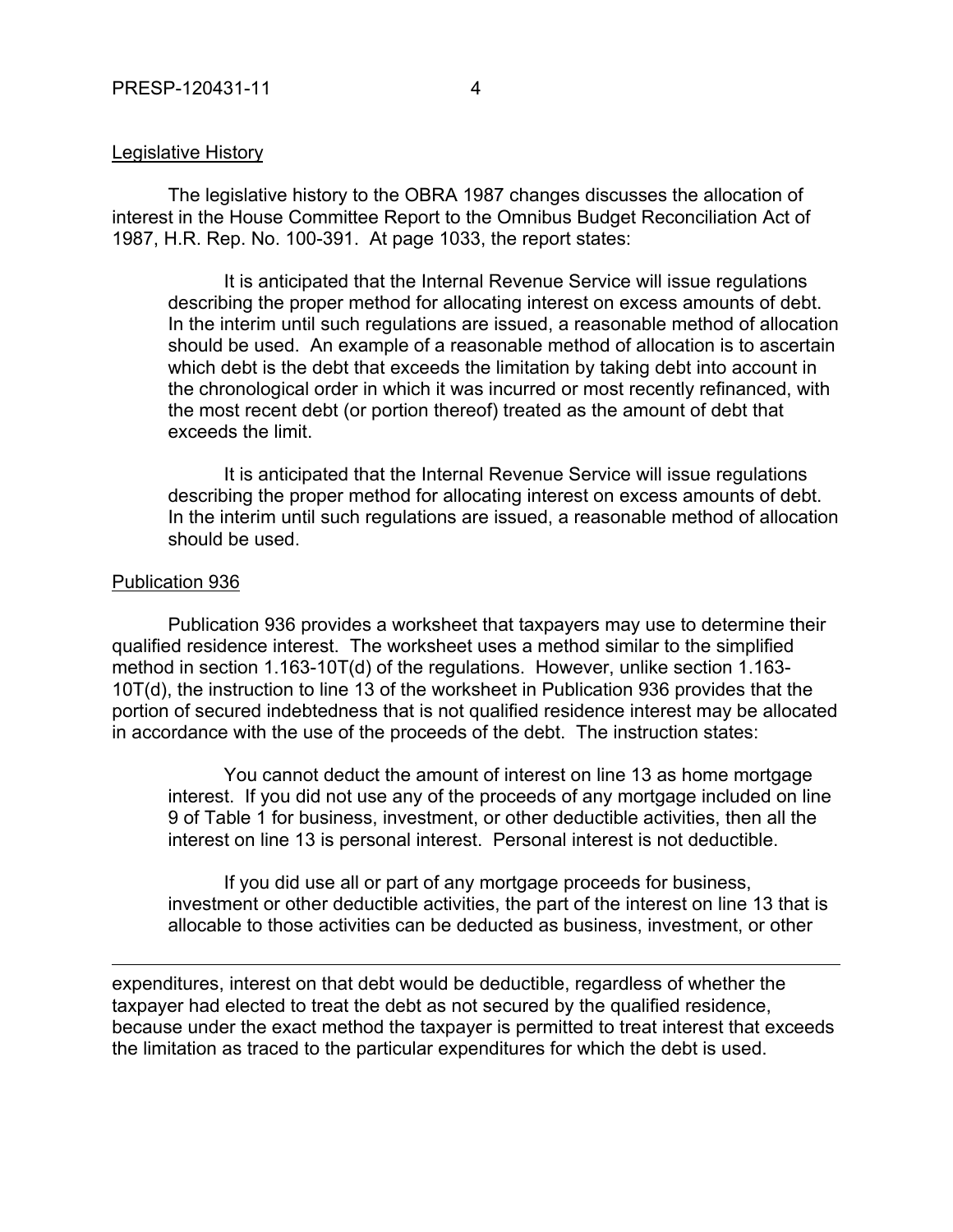deductible expense, subject to any limits that apply.…If you used the proceeds of the mortgages on line 9 for more than one activity, then you can allocate the interest on line 13 among the activities in any manner you select (up to the total amount of interest otherwise allocable to each activity, explained next).

Thus, under line 13 of the worksheet in Publication 936, interest on a secured debt that is allocated to a trade or business or other deductible activity and that exceeds the limitation for qualified residence interest may be deductible as a trade or business or other deductible expenditure.

## Election to treat debt as not secured by the qualified residence

The regulations under section 1.163-10T(o) and Publication 936 both state that taxpayers may make an election to treat a debt that is secured by a qualified residence as not secured by a qualified residence.<sup>3</sup> The election must apply to the entire indebtedness, and the election is made by reporting the interest on the return as business interest or other deductible interest rather than qualified residence interest. Late elections have been permitted under section 301.9100 of the regulations. A purpose of this election is to permit a debt that is allocable to trade or business expenses, and thus deductible without regard to the section 163(h) deduction, to not "use up" the limitation, thereby causing otherwise deductible debts to fail to qualify under the limitation. In addition, the election permits interest on the debt to qualify as an "above the line" deduction (i.e., deductible under section 62 as a deduction allowable in determining adjusted gross income) to the extent the debt is allocable to a trade or business or rental expenditure.

## CONCLUSIONS

## General principles

Since the legislative history states that until regulations are issued a reasonable method of allocating debt in excess of the limitation may be used, taxpayers may use any reasonable method, including the exact method and the simplified method described in the regulations, the method provided in Publication 936 (similar to the simplified method in the regulations) or a reasonable approximation of those methods.

Question 1. May a taxpayer use the exact method in section 1.163-10T(e) to determine the amount deductible as qualified residence interest when the taxpayer has debt that is secured by a qualified residence but the debt exceeds the acquisition and/or home equity debt limitations?

 3 Section 1.163-10T(o)(5) states, "For purposes of this section, a taxpayer may elect to treat any debt that is secured by a qualified residence as not secured by the qualified residence. An election made under this paragraph shall be effective for the taxable year for which the election is made and for all subsequent taxable years unless revoked with the consent of the Commissioner."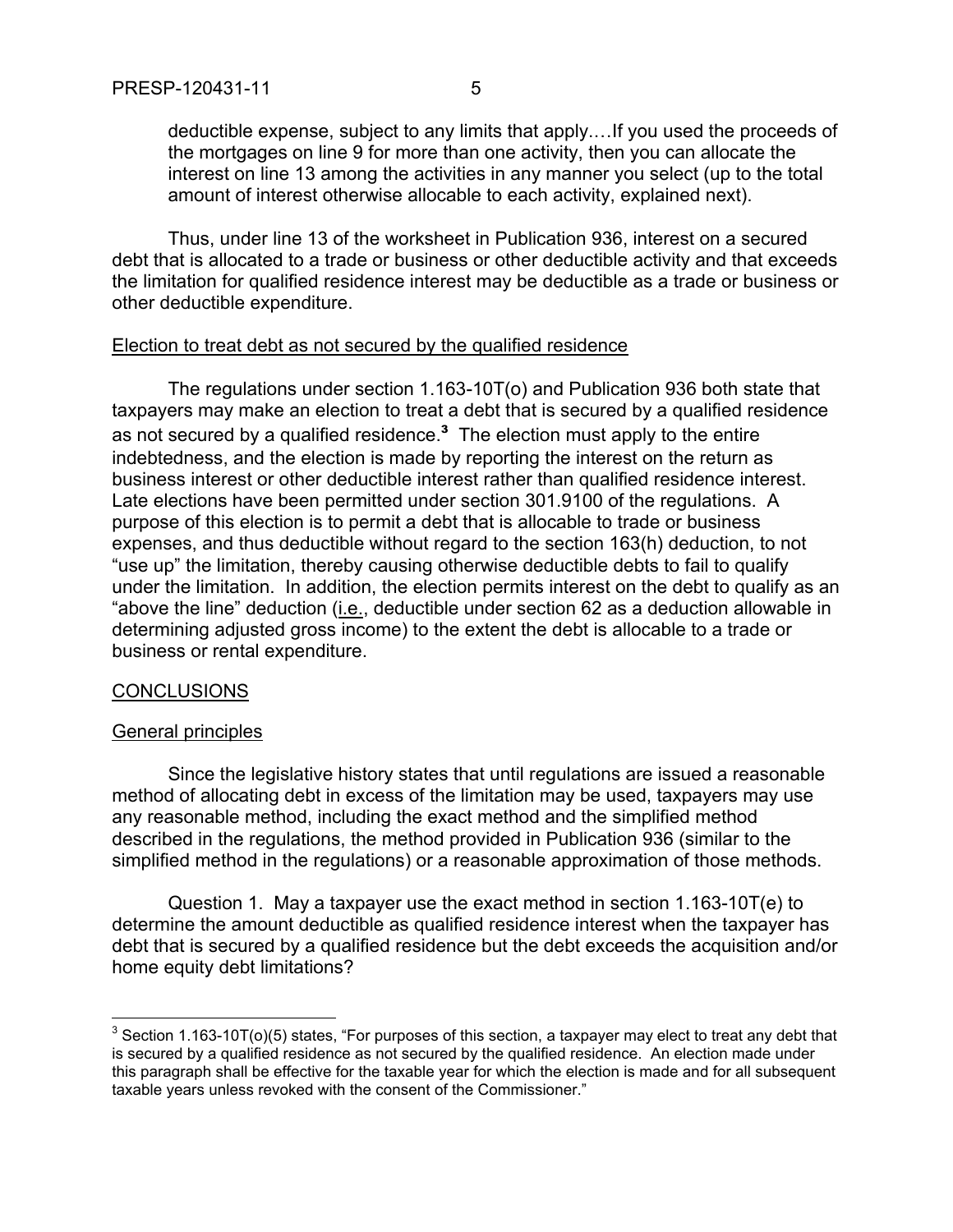method, to determine the amount deductible as qualified residence interest when debt exceeds the acquisition and/or home equity debt limitations. Regardless of which reasonable method is used, a taxpayer may allocate the amounts that *exceed* the limitations in accordance with the use of the debt proceeds, as provided in section 1.163-10T(e)(4) and the instructions to line 13 of Publication 936.

Question 2. If a taxpayer may use the exact method, must the taxpayer elect under section 1.163-10T(o)(5) to treat the debt as not secured by the qualified residence in order to allocate the interest on the part of the debt that exceeds the qualified residence interest limitations according to the use of the proceeds as provided in section 1.163-8T?

Conclusion: A taxpayer using the exact method, or any other reasonable method, is not required to make the election under section 1.163-10T(o)(5) in order to allocate the interest on the part of the debt that exceeds the qualified residence interest limitations under section 1.163-8T. The election under section 1.163-10T(o)(5) applies only to the whole amount of a debt and not to part. When the election is made under section 1.163-10T(o)(5), the entire debt is treated as not secured by the residence; when the election is not made, only the portion of the debt that exceeds the limitation is traced according to the use of the debt proceeds.

Question 3. If a taxpayer uses the simplified method, may the taxpayer allocate excess interest under the interest tracing rules of section 1.163-8T without making an election under section 1.163-10(o)(5) to treat the debt as not secured by a qualified residence?

Conclusion. A taxpayer using the simplified method may allocate excess interest under the interest tracing rules of section 1.163-8T, as described in the instruction to line 13 of the worksheet in Publication 936, without making an election under section 1.163-10T(o)(5). The method provided for in Publication 936 is another reasonable method allowed by the legislative history.

## CASE DEVELOPMENT, HAZARDS AND OTHER CONSIDERATIONS

This writing may contain privileged information. Any unauthorized disclosure of this writing may undermine our ability to protect the privileged information. If disclosure is determined to be necessary, please contact this office for our views.

Temporary or final regulations pertaining to one or more of the issues addressed in this memorandum have not yet been adopted. Therefore, this memorandum will be modified or revoked by the adoption of temporary or final regulations, to the extent the regulations are inconsistent with any conclusion in the memorandum.

Please call (202) 622-4950 if you have any further questions.